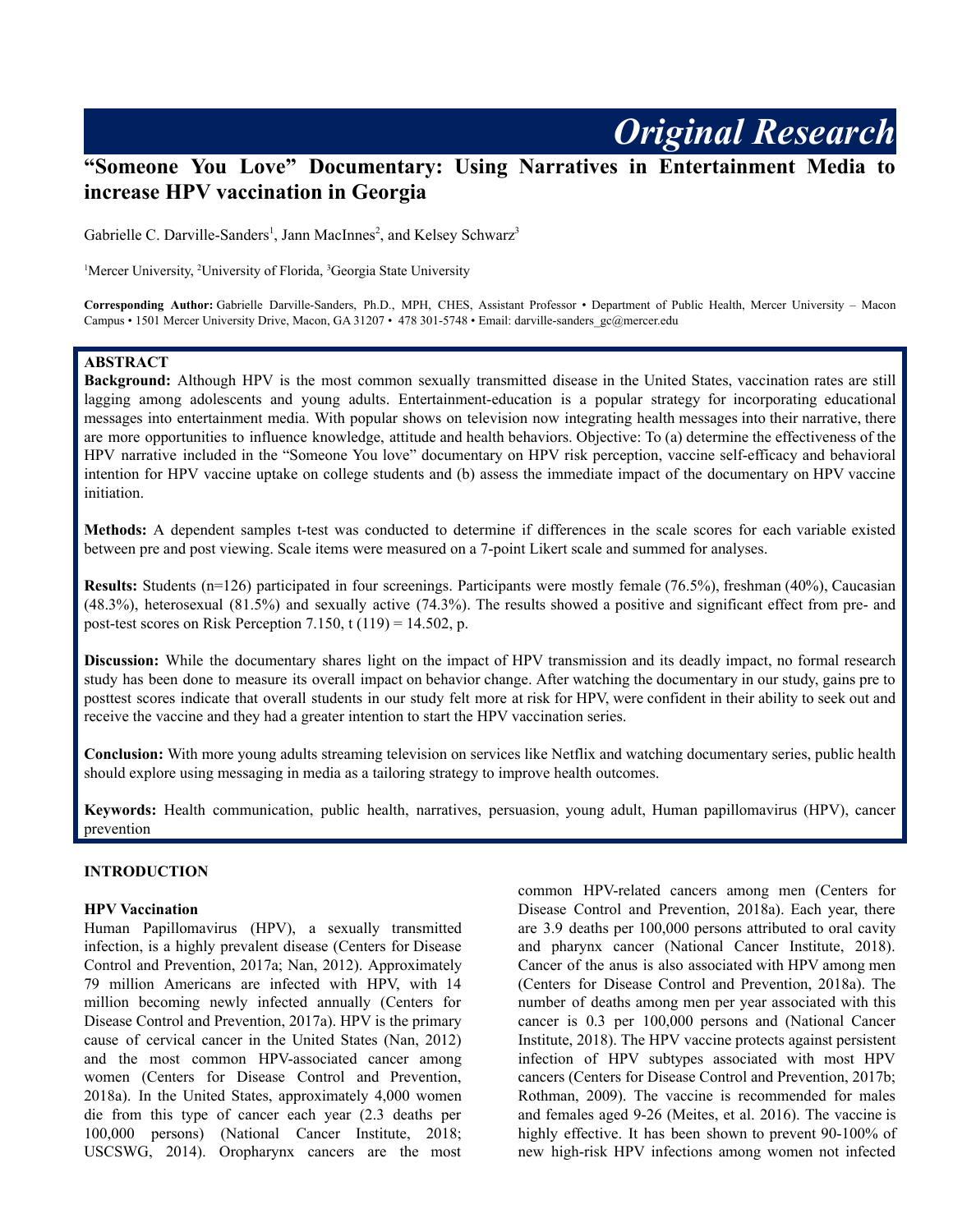with HPV at time of vaccination (Herrero, et al. 2015). Since the vaccine was introduced, 4- and 9-valent type HPV infections have decreased among vaccinated women (Spinner, et al. 2018). The vaccine is also effective at preventing HPV related anogenital disease in vaccinated men (Goldstone et al., 2018) and reduces the prevalence of oral HPV among young adults in the US (Chaturvedi et al., 2018). In 2017, HPV vaccination coverage increased 5% among teenagers, compared to 2016, with 65.5% of teens having one or more doses of the vaccine (Walker et al., 2017). However, vaccination coverage is lower among rural teens compared to urban residents, likely related to a lack of knowledge about HPV and awareness of the vaccine (Walker et al., 2017). Overall, adolescent HPV vaccine rates remain suboptimal in the US (Reagan-Stiner et al., 2016, Ragan et al., 2018, Rahman et al., 2015) and those rates are even lower among older-aged college students, with 18 to 21-year-old female and male college students more likely to be vaccinated than 22 to 26-year-old female and male college students (Thompson et al., 2016). While vaccination rates have increased among college students since 2009, there was a lower increase among single women, Non-Hispanic Black men and women, and men that were married or living with their partner (Thompson et al., 2016).

### **HBM Theoretical Model**

According to the Health Belief model (HBM), disease prevention techniques are used by individuals who are well informed, perceive themselves to be at risk, are motivated to change their behavior, and feel capable of using prevention strategies (St. Lawrence and Fortenberry, 2007; Glanz, Rimer, & Viswanath, 2008; Bahrami and Zarani, 2015). In order to reduce the risk of contracting a sexually transmitted infection, individuals must be knowledgeable about transmission and prevention methods (Fisher and Fisher, 1992; St. Lawrence and Fortenberry, 2007). Many Americans are unaware of HPV's prevalence and mode of transmission (Blake et al., 2015; Sandfort and Pleasant, 2009). This knowledge varies based on level of health literacy, education, age, and race (Blake et al., 2015). While many college students are knowledgeable about HPV's link to cervical cancer, they tend to be unaware of the link to genital warts and skin-to-skin transmission (Gerend and Magloire, 2008; Sandfort and Pleasant, 2009).

Additionally, many people do not perceive themselves at risk for HPV (Sandfort and Pleasant, 2009; Blake et al., 2015). This is likely related to the lack of understanding that HPV is highly prevalent (Blake et al., 2015; Gerend and Magloire, 2008; Sandfort and Pleasant, 2009). In fact, low perceived risk in a commonly cited barrier to vaccine intent (Patel et al., 2012; Ragan et al., 2018). In order for a knowledgeable, motivated individual to actually change their risky behavior, they must have the skills to perform the recommended preventive behaviors (St. Lawrence and Fortenberry, 2007). Individuals must feel they are skilled enough to act on their knowledge and motivations in order to initiate and maintain preventive behavior (Fisher and Fisher, 1992). This skillfulness occurs when self-efficacy or confidence to change a behavior or engage in a new behavior is high. This leads them to a greater intention to access and obtain the vaccine and complete all HPV vaccine doses; thus adopting a new behavior (Darville et al., 2018).

### **Transportation-Imagery Model**

Communication and social psychological theories of narrative are now being applied to health-behavior research to better understand how narratives, as opposed to statistical evidence and appeals to logic and reason, have the power to impact behavior change (Hinyard and Kreuter, 2007, Krakow et al., 2017). Research now highlights how narratives enable viewers to remember scientific facts and tie them to prior experiences (Glaser et al., 2012). Narratives are also more likely to promote health-information seeking among viewers, compared to non-narrative messages (Lemal and Van den Bulck, 2010). Application of the transportation-imagery model is particularly useful for understanding the influence of narrative documentaries on belief change and behavior change. Green and Brock (2000, p. 703), posit that viewers are transported into the narrative world and their beliefs may be changed through "emotional reactions, mental imagery, and a loss of access to real-world information." Persuasion takes place because viewers develop strong emotional connections to the story characters, believe the story to be actual experience, and are less likely to argue against the beliefs of the characters (Green and Brock, 2000). According to docutainment research, transportation is often associated with knowledge acquisition (Glaser et al., 2012). Furthermore, among the less educated and those not personally impacted by disease, viewing narratives on cancer is associated with greater likelihood of undergoing cancer screening (Kreuter et al., 2010). Narratives have the ability to empower the viewer and increase self-efficacy by showcasing an individual who was able to overcome barriers and perform an action such as cancer screening or vaccination (Krueter et al., 2007). They can also increase viewers' perceived efficacy of the prevention method (Krueter et al., 2007). Individuals who view a narrative about cancer screening may be more convinced that preventive screening will save their life than someone who is presented with statistical information about cancer screening (Kreuter et al., 2007). HPV researchers found that, when compared to statistical messages on HPV, hybrid messages containing statistics and a narrative message elicited greater perceived risk of getting HPV, especially when the narrative was first-person rather than third-person (Nan et al., 2015). This increased risk perception can indirectly impact participants' intention to obtain the HPV vaccine (Nan et al., 2015). Researchers have found that cervical cancer narratives are more likely to transport viewers and potentially increase their intent to get the HPV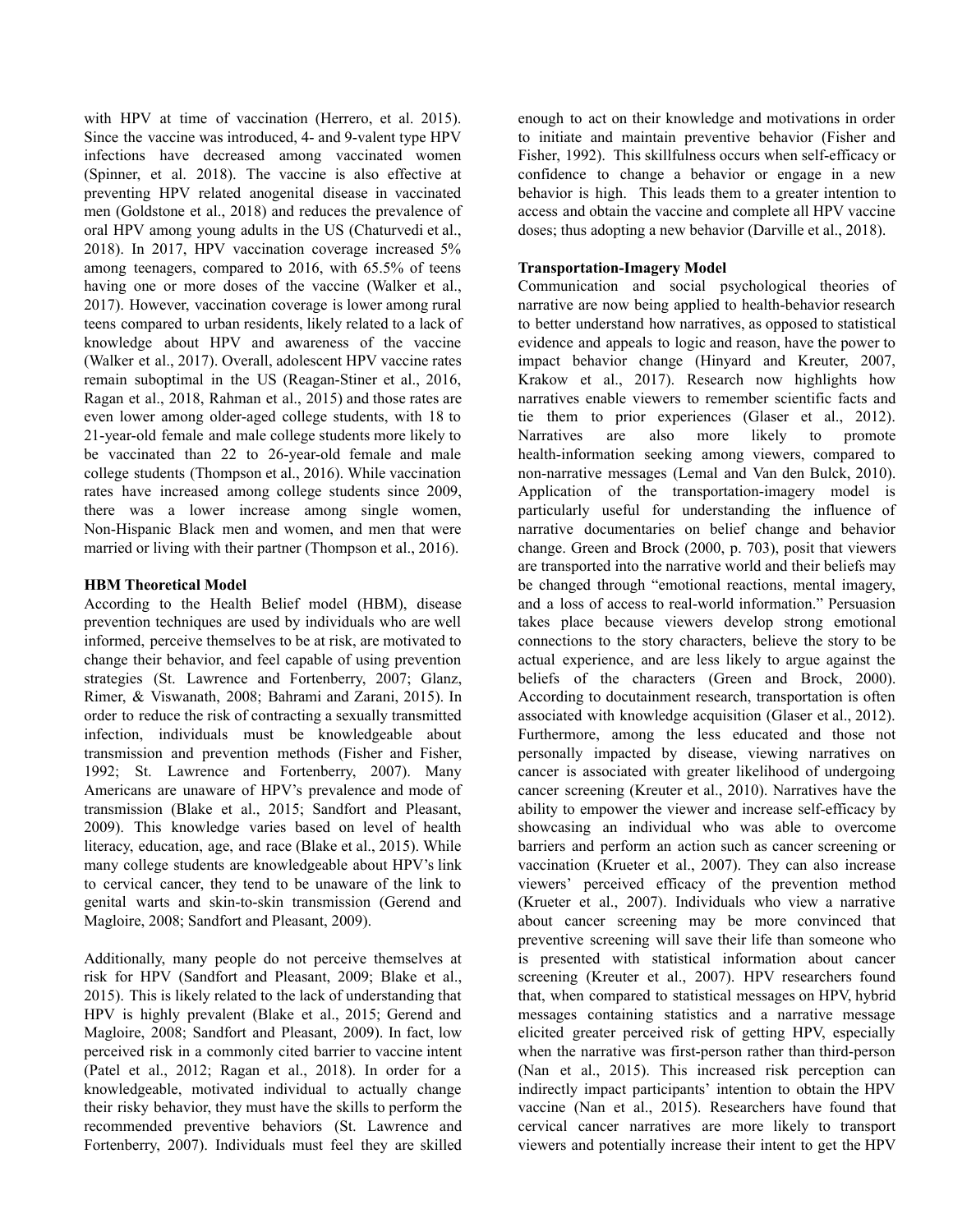vaccine if they feature cancer survivors who face a social barrier to vaccination (perceived promiscuity, etc.) compared to those with characters that face structural barriers (access to vaccination, etc.) or die from their condition (Krakow et al., 2017). Others found that viewers who were more fully immersed in a narrative film about HPV and felt the plot was relevant to their own life were more likely to view the HPV vaccine as effective (Frank et al., 2015).

While there have been several studies that have explored the effectiveness of HPV narratives on HPV vaccination, the majority of these studies tested the effectiveness of narratives via stories published on cancer advocacy organization or informative websites (Krakow, et al., 2017; Kim & Nan, 2019), public service announcement (Nan & Futerfas & Ma, 2017) family / peer communication and healthcare provider recommendation (Hopfer & Clippard, 2011). And of the few media (film) studies that have been conducted, the narrative integrated has been based on a fictional story to communicate about the importance of HPV detection and prevention (Walter et al., 2017; Frank et al, 2015) or have focused specifically on key demographic groups such as Latinos or African Americans (Frank et al., 2015). The main objectives of previous studies also explore the processing, persuasion and first person vs. second person impacts of the message and are often done using experimental design, whereas our study highlights real stories (non-fictional) from a group of diverse women who not only differ in their diagnosis and clinical manifestation of the effects of cancer diagnosis, but also differ in terms of age, ethnicity, marital status, and professional accomplishments. The documentary provides an opportunity for viewers to follow the unique stories of each of these women and experience the highs and lows as they transition in their cancer journeys.

Additionally, this study aims to determine behavioral intention (vaccine uptake) as a proxy for behavior change using key constructs of the HBM theory. This is increasingly important and relevant since the documentary is currently being adopted and licenses acquired to implement statewide screenings as a way to increase HPV vaccination rates. Using a mixed method approach the data collected not only gives indication of the impact of using the narratives in "Someone you Love" documentary among the target population but also insight on how to develop future film-based interventions in public health. Therefore, the objectives for the research study were to (a) determine the effectiveness of the HPV narrative included in the "Someone You love" documentary on HPV risk perception, vaccine self-efficacy and behavioral intention for HPV vaccine uptake on college students and (b) assess the immediate impact of the documentary on HPV vaccine initiation. Additionally, our research hypothesis for this study are

- 1. Females will have an increased risk perception for the HPV virus, increased self –efficacy, and increased behavioral intention to receive the HPV vaccine.
- 2. Caucasian students (all genders) will have an increased risk perception for the HPV virus, increased self- efficacy and increased behavioral intention to receive the HPV vaccine.
- 3. Sexually active students will have an increased risk perception for the HPV virus, increased self –efficacy and increased behavioral intention to receive the HPV vaccine.

### **METHODS**

### **Participants**

The study was conducted at a large research-intensive university in Georgia. To be included in the study, students have to be currently enrolled, between the ages of  $18 - 26$ years old and non-recipients of the HPV vaccine. After Institutional Review Board (IRB) approval was received for the study, study staff recruited eligible participants for a 3-week time period through convenience sampling at the beginning of the Fall semester. A variety of marketing strategies were used to enlist participants. These tactics included tabling events, flyers in residence halls and buildings throughout campus (see Figures 1 & 2), announcements in university classes, email distributions over departmental and college listservs and provided freshmen seminar credits to recruit participants for the documentary screening (see Figure 3 & 4).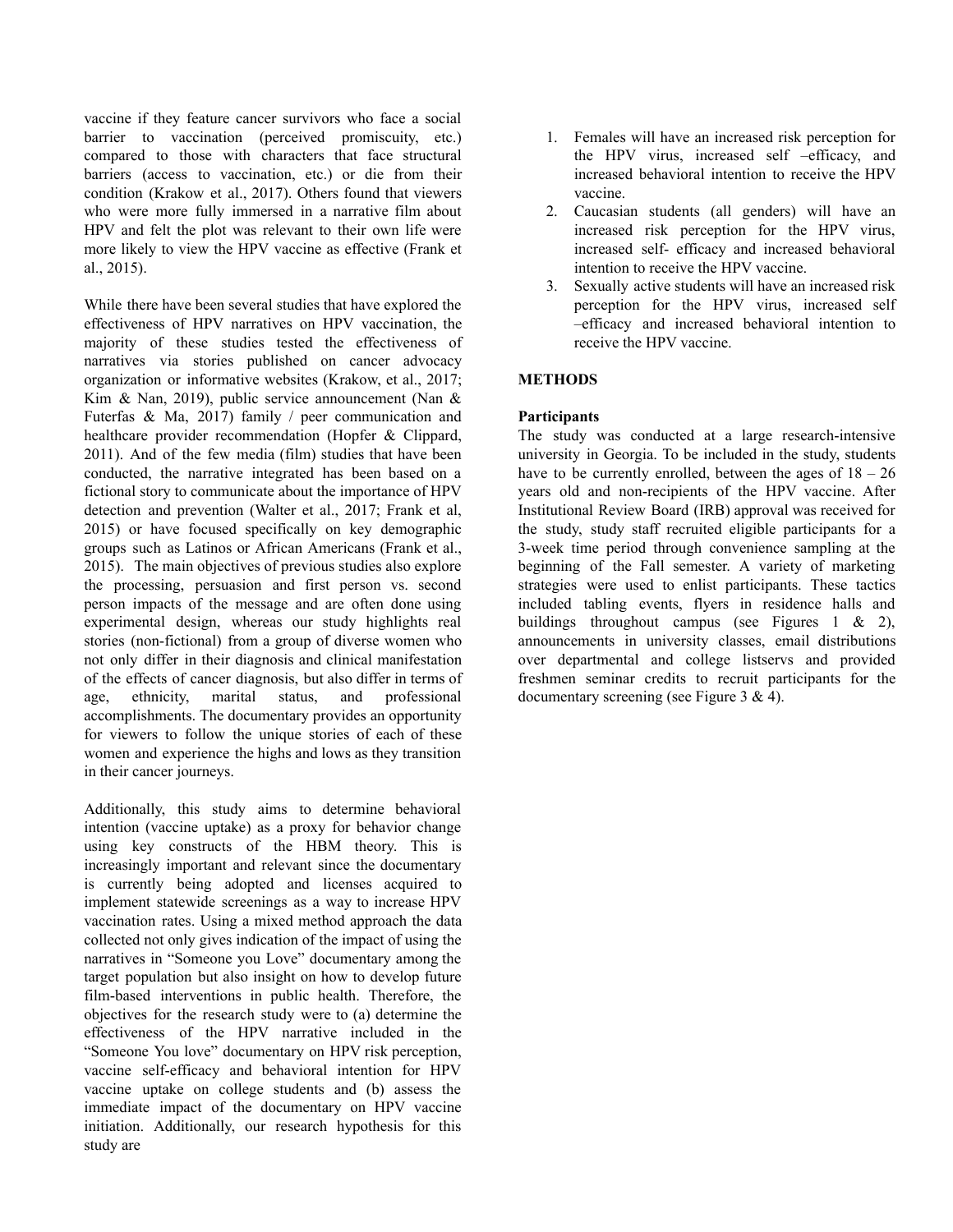Figure 1 *Marketing Flyer used to recruit students for the documentary screening (Option 1)*



### Figure 2

*Marketing Flyer used to recruit students for the documentary screening (Option 2)*

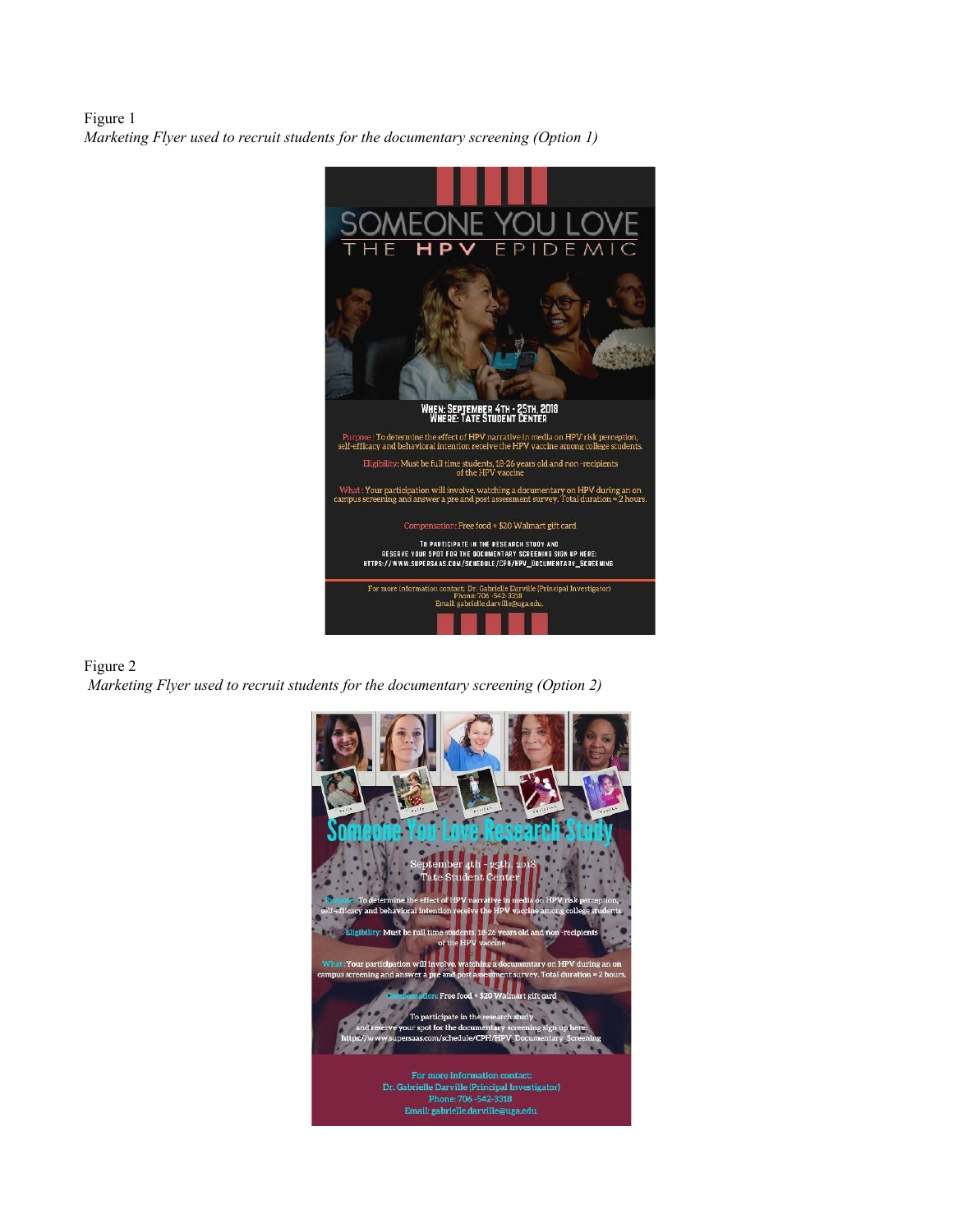Figure 3 *Online Recruitment via Freshman Seminar Course*



#### "Someone You Love" Research Study - Documentary Screening

#### Tue. September 25, 2018, 06:00 PM - 08:00 PM - Student Tate Center

his study seeks to determine the effect of the HPV narrative in media on HPV outcomes among college students. College students meeting the inclusion criteria (18-26 years of age, full time students and non-recipients of the HPV vaccine) will be asked to complete a pre-survey, watch the "Someone You Love" documentary, and complete a post survey. Free food will be provided and participants will be compensated with a \$20 visa card. Documentary Trailer: https://www.hpvepidemic.com/trailer

This event is limited to 60 students

Reservation information: To participate in the research study and reserve your spot for the documentary screening sign up here: https://www.supersaas.com/schedule/CPH/HPV\_Documentary\_Screening Event type: Documentary Screening as part of a research study. Host: The College of Public Health More information: Gabrielle Darville, 7065423318, gabrielle.darville@uga.edu, //publichealth.uga.edu/facultymember/gabrie

### Figure 4 *Example of Recruitment via Departmental and College Listservs*

#### **Research Study Participants Needed**

Dr. Gabrielle Darville, a Faculty member in the College of Public Health is looking for students to participate in a research study aimed at determining the effects of HPV narrative in media on HPV vaccine uptake. See more details in the attached flyers **RESEARCH OPPORTUNITY DETAILS** 

WHO: Male and female students at the University of Georgia who are between the ages of 18 and 26 years old, fully enrolled at UGA and are non-recipients of the HPV vaccine. WHAT: You will participate in a free screening of the documentary



called "Someone You Love." Prior to the documentary screening date and time, you will be asked to complete a pre-assessment survey. After you finish watching the

documentary, you will then complete a post-assessment survey. WHEN: Screening of the documentary will run September 4th - 25th, 2018 from 6:00pm - 8:00 pm in the Student Tate Center. There will be a total of four screenings that will be conducted for the Fall 2018 semester. You will be informed of the exact date when you sign up to reserve your spot using the link below. The documentary is 1 hour and 20 minutes long. Free food will be provided to all participants and you will be compensated with a \$20 Walmart gift card for your time

HOW: Sign-up TODAY by filling out the link: https://www.supersaas.com/schedule/CPH/HPV\_Documentary\_Screening to secure your

reservation.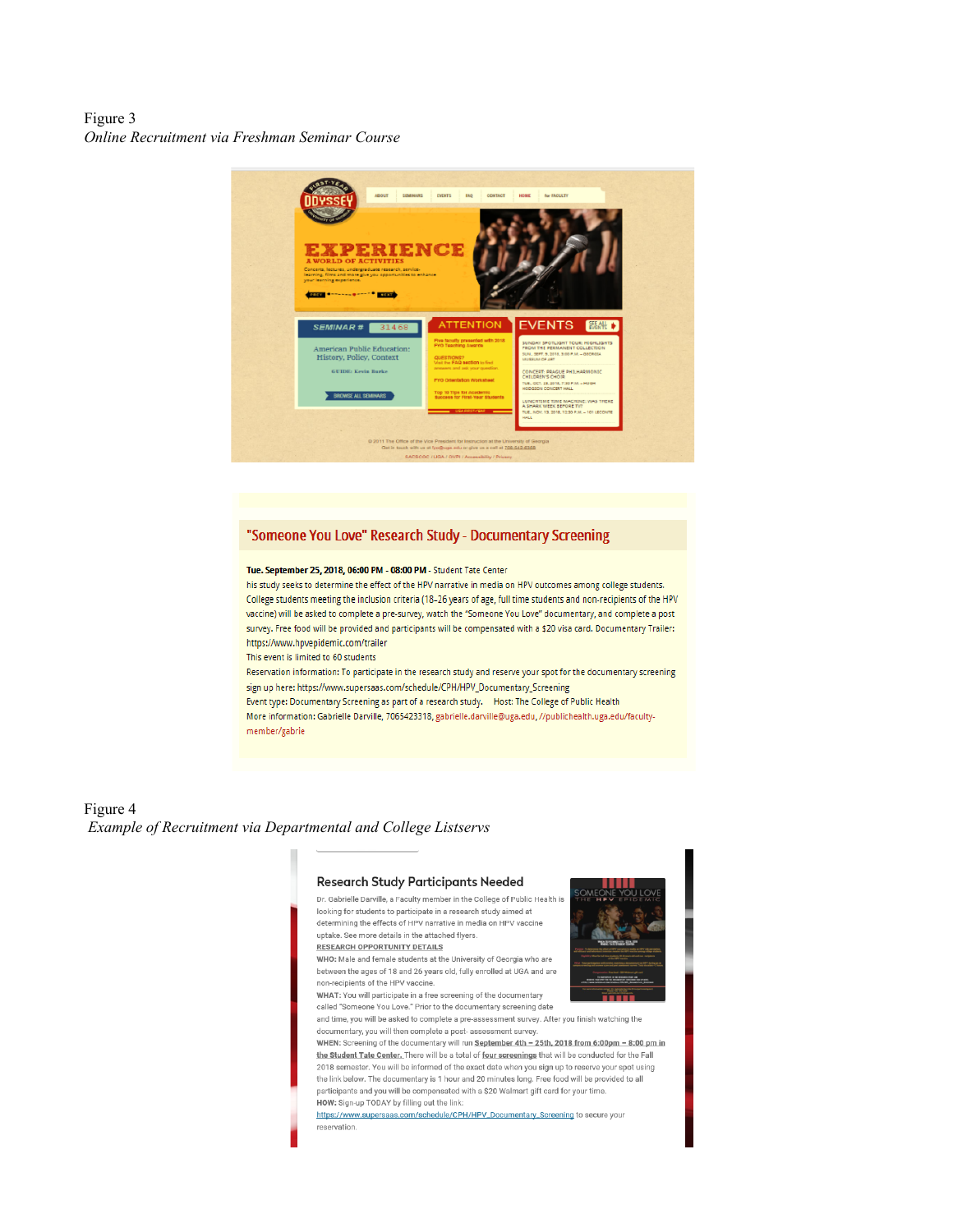On all marketing materials, a link was provided to the Super SaaS (2018) scheduling software to allow eligible participants to reserve a spot for the documentary screening event that best fit their schedule. Each screening event was a total of 2 hours and the day varied. Four screenings were conducted over a one-month period allowing for a total of 50 participants to sign up per screening. After signing up for a screening date and time, study participants were emailed by research staff and provided their Participant ID number and a link to an electronic informed consent and the pre-assessment survey.

### **Stimulus**

The "Someone You Love: The HPV Epidemic" documentary was for this particular research project. The film was developed by Frederic Lumiere in 2014 as an advocacy film and tool to educate medical professionals and the general public about the human papillomavirus (HPV) and the cancers associated with infection. Narrated by Vanessa Williams provides an in depth look into the lives of five women (Christine, Kelly, Tamika, Kristen and Susie) who have been diagnosed with the HPV. The film in a storytelling narrative follows the medical journey of the women, its effects on the family and the outcomes that result. Ultimately, this feature length film highlights the stories of "struggle tragedy and triumph surrounding this complicated and often misunderstood infection" (Lumiere, Hefti & Staurulakis, 2018) The Department of Public Health acquired the licensure of this documentary in June 2018 permitting free screenings of the documentary in the state of Georgia.

### **Procedure**

Once participants completed the electronic informed consent and pre-assessment survey administered through Qualtrics their spot for the screening was re-confirmed by study staff. Students who did not meet eligibility requirements reservations were removed from the Super SaaS software and notified of their ineligibility. On the day of each screening and outside of the screening events, participants had to check in with study staff to confirm that their pre-assessment survey was completed. Upon successful check – in, participants were informed of available refreshments and provided a 15-20-minute window to get settled. Following this, participants were thanked for participating and watched the documentary for a total of 1 hour and 20 minutes in an intimate enclosed screening room located in the University's student union. During this time, research staff emailed each post assessment survey. After the documentary ended, students were asked to complete the post assessment survey using their own personal mobile devices and in silence to reduce the risk of lack of independence of their individual responses. Each participant was provided with a \$20

Walmart gift card as incentive after completing the post assessment survey. Before leaving the event, all participants were notified that representatives from the Northeast Health District were present to provide confidential health education/ counseling and the 1<sup>st</sup> dose of the HPV vaccine to anyone who were interested in auxiliary private rooms. One month after the completion of the documentary screenings, students who previously agreed to participate in the follow-up survey were contacted via email. After completing the follow up survey, participants were provided with a \$5 Walmart gift card as an incentive.

### **Measures**

The questionnaire used in this study for the pre and post assessment survey collected data on age, race, ethnicity, student classification, health insurance, spirituality and current sexual health beliefs and practices (Division of STD Prevention, 2015; Ward, Dahlhamer, Galinsky, & Joestl, 2014). Because many public health scales and survey tools do not accurately measure sexuality and sexual orientation, the Kinsey Scale was adapted and integrated as a measure (Gillis & Jacobs, 2017).

Scale items included on the survey were adapted from a scale used in previous HPV studies (Katz, Kam, Krieger, & Roberto, 2012). Three items measured risk perception, three items measured self-efficacy, and four items measured behavioral intention and were measured using a 7-point Likert scale (1 = strongly disagree to 7 = strongly agree). The scales were within the acceptable range with respect to internal consistency for self-efficacy ( $\alpha$  = 0.812) and intention ( $\alpha$ = 0.836). Although risk perception was a variable of interest for the previous study the scale was used in, Cronbach's alpha was not reported. In our study however, Cronbach's alpha of 0.910 was reported for risk perception which indicated an excellent level of internal consistency. The questionnaire was also used to capture qualitative data using open ended questions. Participants were asked (a) What are some things you liked about the documentary and (b) In what ways can the documentary improve? What changes do you suggest? These qualitative questions were only included in the post test and not the pretest to reduce the risk of unintentionally priming the participants.

The follow up survey used in this study, consisted of 5 questions. The questions asked if and where the first dose of the HPV vaccine initiated, how many doses were completed after watching the documentary, if the participant intended to complete all 3 doses and if the documentary directly influenced their decision.

### **Data Analysis**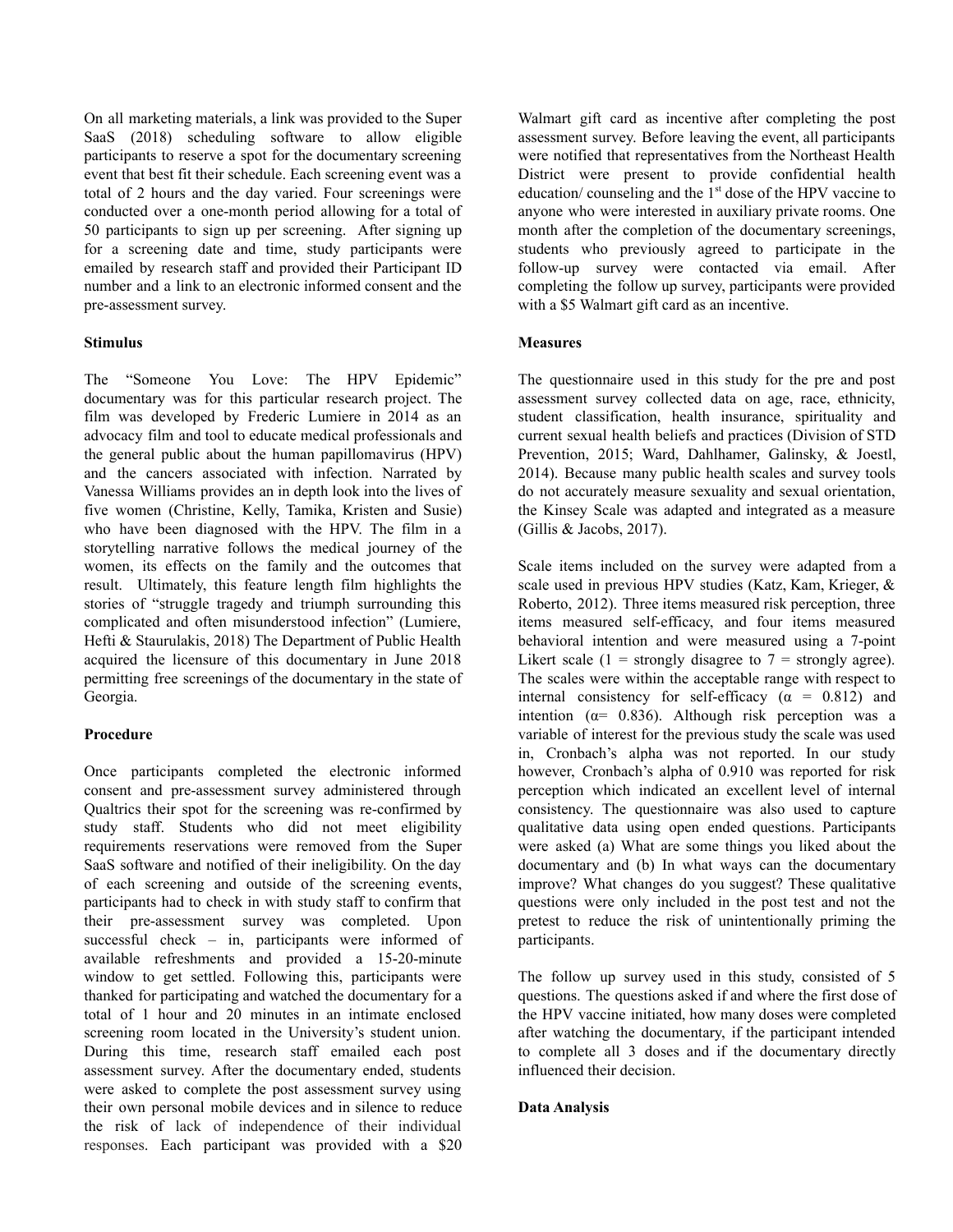All analyses were performed using Statistical Package for the Social Sciences (SPSS) version 25.0 software. Descriptive statistics were calculated for each dependent variable. A dependent samples t-test was conducted to determine if differences in the scale scores for each variable existed between pre and post viewing of the HPV narrative in the documentary "Someone You Love". Analysis of Covariance (ANCOVA) was conducted to determine if a difference existed in the post-test scores when controlling for the pre-test scores for several conditions related to gender, race and ethnicity, religious affiliation, sexual orientation, type of insurance and student major. Scale items were measured on a 7-point Likert scale  $(1 -$  Strongly Disagree to  $7 =$  Strongly Agree) for the scales of Risk Perception, Self-Efficacy and Behavioral Intention. Summed scores were created for each of the three scales. The three summed scores served as the dependent variables for all analyses.

#### **RESULTS**

#### **Demographics**

A sample of 151 students at the University of Georgia completed the pre-test survey and 126 students from the same sample of students completed the post-test survey. After removal of incomplete records, a sample of 120 students that completed both the pre- and post-test scores were collected and analyzed. Only 54 of the 120 students completed the Follow-Up survey. Participants were mostly female (91, 76.5% female), freshman (48, 40.0%) freshmen and Liberal Arts majors (48, 40.0%) Liberal Arts. The distribution of race and ethnicity was (58, 48.3%) Caucasian, (38, 31.7%) Asian, (18, 15.0%) Black or African-American, (4, 3.3%) Hispanic and (2, 1.7%) Bi-or Multi-Racial.

#### **Current Health Practices**

Study participants were generally heterosexual (97, 81.5% heterosexual), and indicated a relationship status of single

(78, 65.5% single). When asked about their sexual activity, (51, 42.9%) indicated they had been sexually active within the last six months and (52, 74.3%) indicated they had 1- 4 sexual partners. Condoms were the birth control method used the most (45, 36.8%). Most of the study participants have never had a sexually transmitted disease (115, 97.5%). In order to have participated in the study, none of the participants had to be recipients of the HPV vaccine or initiated even the 1<sup>st</sup> dose of the HPV vaccine.

#### **Risk Perception**

Three items were used to measure Risk Perception. Thus, summed scores ranged from a minimum of 3 to a maximum of 21. A dependent sample t-test was conducted to determine if the HPV narrative in the documentary "Someone You Love" resulted in significant and positive increase in post-test scores from students' pre-test scores on Risk Perception. The results showed a positive and significant effect. The mean difference between pre- and post-test scores on Risk Perception was  $7.150$ , t  $(119)$  = 14.502, p<.001, d=1.324. (see Table 1). Results for gender assignment at birth showed a significant difference in post-test scores when holding pre-test scores constant between males and females,  $F(1, 116) - 17.171$ ,  $p < 001$ ,  $n^2 =$ .129 The post-test scores for the females, adjusted for the pre-test score average of 20.81, was 28.89 compared to an adjusted average of 24.79 for males. Mean differences between the pre- and post-tests for Risk Perception were not significant for race and ethnicity, religious or spiritual affiliation, student major, and type of insurance. There were no significant mean differences in Risk Perception for those that were sexually active and those that were not sexually active. The type of sexual behaviors the student engaged in also did not influence their response to the documentary. Also, there was also no mean difference due to sexual orientation.

Table 1 *Means for Risk by Gender*

|        | Pre-test    | Post-Test   |
|--------|-------------|-------------|
| Male   | 20.71(4.46) | 24.79(5.96) |
| Female | 20.81(4.88) | 28.89(4.74) |

#### **Self-Efficacy**

The Self-Efficacy scale contained three items. Therefore, summed scores ranged from a minimum of 3 to a maximum of 21. Dependent t-test results showed a positive and significant effect of the narrative on vaccine Self-Efficacy. The mean difference between pre-and post-test scores on Self-Efficacy was 1.050, t (119) = 1.761,  $p = .04$ , d=.161 (see Table 2).

Table 2 *Means for Self-Ef icacy by Gender*

|        | Pre-test    | Post-Test   |
|--------|-------------|-------------|
| Male   | 21.96(7.13) | 23.79(3.79) |
| Female | 22.98(7.22) | 23.54(4.29) |

There was not a significant difference in post-test scores when holding pre-test scores for gender. The results for race and ethnicity showed a significant difference in post-test scores when holding pre-test scores constant for Self-Efficacy, F (4, 114) = 3.186, p = .016,  $n^2$  = .101. Bi-racial or Multi-racial students had the highest adjusted mean followed by Asians. Black or African-American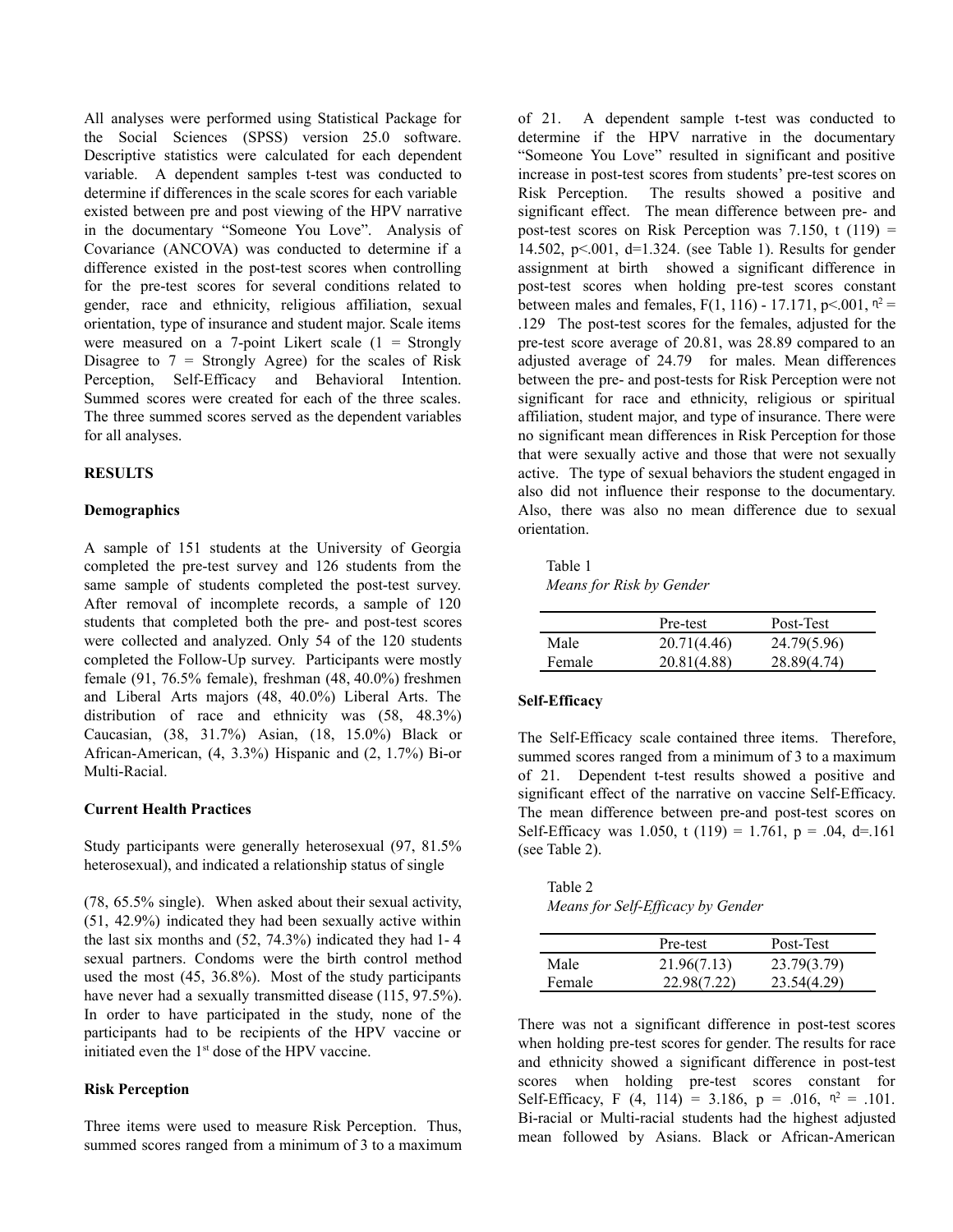students had the lowest adjusted mean. A post-hoc analysis using a Bonferroni adjusted alpha of .0125 showed a significant mean difference between Asians and Black or African-American individuals,  $p = .001$ . Mean differences between the pre- and post-tests for Self-Efficacy were not significant for religious or spiritual affiliation, student major, and type of insurance. As with Risk Perception there were no significant mean differences in Self-Efficacy for those that were sexually active and those that were not sexually active and the type of sexual behaviors the student engaged in also did not influence their response to the documentary. There was also no mean difference due to sexual orientation.

### **Behavioral Intention for HPV Vaccine Uptake**

Four items were used to measure HPV vaccine uptake. The summed scores on the scale ranged from 4 to 28. Dependent samples t-test results indicated a positive and significant mean difference between the pre- and post-test scores for behavioral intention for HPV Vaccine uptake on college students. The results for all three dependent variables showed a positive and significant effect. The mean difference between pre- and post-test scores was 4.775, t  $(119) = 10.300$ , p<.001, d=.941 (see Table 3).

Table 3 *Means for Behavioral Intention by Gender*

|        | Pre-test    | Post-Test   |
|--------|-------------|-------------|
| Male   | 15.96(5.56) | 21.86(6.35) |
| Female | 18.21(5.82) | 22.88(5.03) |

Results for individual major yielded significant results for HPV Vaccine Uptake only, F (11, 107) = 1.916, p = .045  $n^2$ = .165. Mean differences between the pre- and post-tests for HPV Vaccine Uptake were not significant for gender race or ethnicity, religious or spiritual affiliation, and type of insurance. As with Risk Perception and Self-Efficacy there were no significant mean differences in HPV Vaccine Uptake for those that were sexually active and those that were not sexually active, and the type of sexual behaviors the student engaged in also did not influence their response to the documentary. There was also no mean difference due to sexual orientation.

### **Qualitative Findings**

Apart from the quantitative data, qualitative data was also collected. Students were asked "*What are some things that you liked about the documentary?"* Some of their answers are included below:

"I loved the rawness of the documentary; it didn't dance over the topic or shy away from the severity

that HPV can bring to your health. I think that it was quite informative and I learned many things that I did not know before about the virus. I also think that it was very important to show the perspectives of different people and how different people can be affected."

- "I really liked how the documentary displayed different stories from different women. They all had the same struggle, but different lifestyles and outcomes. I liked how in-depth each story got as well. I was particularly impacted by how we got to see all of Kelly's story. I also liked the mix of testimonials from the women and scientific facts from the doctors. You got to see both sides. It was definitely emotional and got the message across."
- "I liked how it followed the journey of each person who experienced HPV. I especially liked how it followed Kelly's journey and even though it had a bittersweet ending her spirit continues to live on. I thought it was important how they explained that having HPV is normal and does not make you any less of a person."

Students were also asked *"In what ways can the documentary improve? What changes do you suggest?*" Some of the answers are included below:

- "I thoroughly enjoyed learning about each story although I would have liked a more scientific aspect to what it is and how it is able to be stopped. Also each story was about females and at this point I don't know how it affects males. I don't know how this is preventable besides the vaccine and condoms. I would like to be more aware of the science behind why they made such a common virus."
- "At first I thought it was a little long but honestly every moment was relevant and I don't think anything should be cut. There is some confusion still on how this virus originated, how someone with one partner can still get the virus, especially if your partner has only been with you."
- "I kind of wish that it showed more scientific evidence and statistics in tables and graphs but otherwise it was good. But also I wish it showed men victims as well who have the virus and have suffered from it. It doesn't make sense to tell men they can get it too but not interview any of them. It seems like a biased narrative."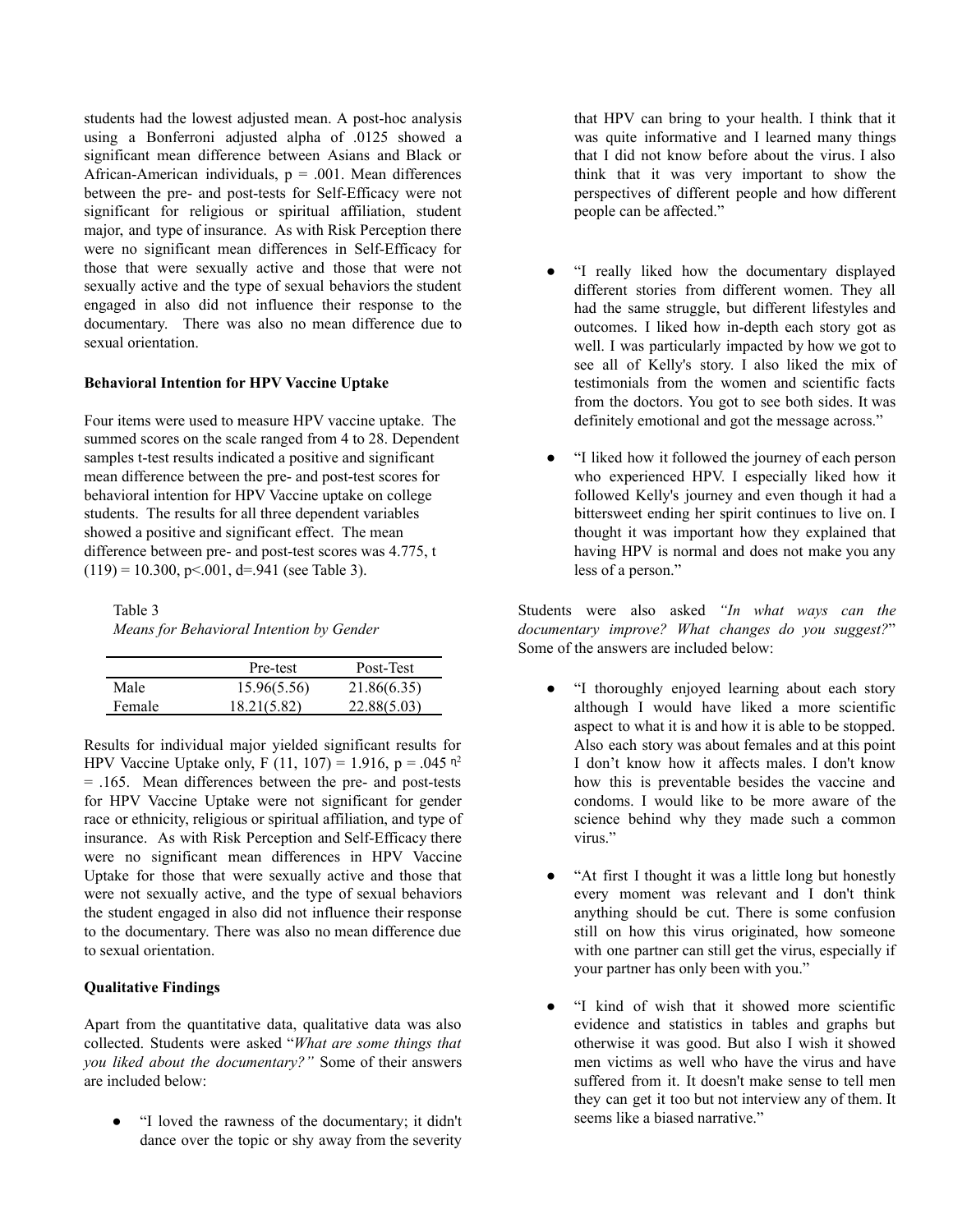#### **HPV Vaccination Uptake on Day of Screenings**

Although the vaccine was offered immediately after each screening of the documentary. Only twenty students (16%) of students received the first dose of the HPV vaccine series at the screening events. The breakdown for each screening were as follows: Wednesday night (n=4), Monday night (n=6), Monday night (n=5), Tuesday night (n=5).

### **Follow-Up Survey**

The follow-up survey was completed by 54 individuals. Of those students that responded to the follow-up survey, (43,79.5%) were female, (45, 83.3%) were heterosexual,  $(28, 51.9\%)$  were sexually active and  $(33, 61.1\%)$  were single, not in a committed relationship. For the question "Have you initiated the HPV vaccine",  $(28, 51.9\%)$ answered "Yes" and (26, 48.1%) answered "No". Of those that answered "Yes", (24, 85.7%) were female. The majority of the students (36, 66.7%) indicated they planned to complete all three doses of the vaccine.

Most indicated they began the vaccine series at the Health Department the day of the documentary streaming (44.2%) or at their family physician office (32%) or the UGA Student Health Center (12%). Over half (28, 51%) of those that responded to the Follow-up Survey indicated that the documentary "Someone You Love" directly influenced their decision to start the vaccine series. Of those that answered "Yes",  $(24, 85.7%)$  were female. Only  $(7, 13.0%)$  indicated the documentary did not influence their decision.

## **DISCUSSION**

## **Current state of HPV vaccination in Georgia**

Although Georgia vaccination coverage rates have been improving in the last decade, there is still opportunity for improvement. According to 2016 statistics it is estimated that 67.3% of adolescents in Georgia (aged 13–17) initiated the vaccine series (77.0% female and 58.0% male adolescents) while only 45.6% completed the full series (55.4% female and 36.2% male) (Walker et al., 2017). By 2017 these data points increased indicating incremental improvements. Within Region IV (Alabama, Florida, Georgia, Kentucky, Mississippi, North Carolina, South Carolina and Tennessee), Georgia currently stands 2<sup>nd</sup> trailing behind North Carolina for 1 dose initiation and vaccine completion among adolescents aged  $13 - 17$  years old (Walker et al., 2018). While the Center for Disease Control and Prevention (CDC) reporting databases mostly track adolescent vaccination initiation and completion rates to correspond with the newer ACIP recommendations (2 dose if initiated before  $15<sup>th</sup>$  b-day, 3 doses after), young adults are oftentimes not discussed (Meites, Kempe & Markowitz, 2016). This is increasingly cause of concern

because young adults and collegiate age populations engage in the riskiest of sexual health behaviors and oftentimes have the greatest misconceptions of the disease and need to be vaccinated (Albright & Allen, 2018).

Despite college students falling outside of the recommended age range for best immune response to the HPV vaccine (9 – 12 years old), they do fall within the "catch up" vaccination group (Mehu-Parant et al., 2010). A young adult is categorized within this "catch up" vaccination group if they did not receive the vaccine during the recommended age groups (Silverberg et al., 2018). Data indicates that although the FDA licensed the quadrivalent human papillomavirus vaccine (HPV4) Gardasil in 2006 and bivalent human papillomavirus vaccine (HPV2) Ceravix in 2009 for use in females aged  $9 - 26$  years, the Advisory Committee on Immunization Practices (ACIP) only recommended routine vaccination for females aged 11 or 12 starting as early as 9; with catchup between 13 through 26 years old (Center for Disease Control and Prevention, 2010; Markowitz et al, 2014). Recommendation for boys aged  $13 - 21$  were not introduced by the Centers for Disease Control and Prevention (CDC) until 2011, with inclusive recommendations for men aged  $22 - 26$  if they identified as men who have sex with men (MSM) or had an immunocompromised condition such as human immunodeficiency virus (HIV) (Center for Disease Control and Prevention, 2011; Whitman & Cajigal, 2016). Expanded male recommendations for older males were not established by the FDA until 2015 and adopted by the ACIP until 2019. (Howard, 2019; Immunization Action Coalition, n.d).

Because a large proportion of college age students did not get vaccinated when initial recommendations were published for both males and females, there are benefits such as protection and cancer prevention if vaccinated up to age 26 (Centers for Disease Control and Prevention, 2018). Although there have been several interventions completed to date targeting college age populations, many of these studies used traditional programmatic approaches to changing behavior without tailoring their messages to their complex communication needs (Friedman & Shepeard, 2007; Priest & Knowlden, 2015). According to Hopfer, "communication source may play an even more important role when uncertainty surrounds an advocated health behavior such as a new vaccine" (2012, p.174). When we look at where young adults consume information (novels, magazines, radio, music lyrics, online news content and television) we know that those narrative channels command more attention, change beliefs and are more predictive of changing behavior when compared to traditional platforms such as advertisements, sermons, editorials or billboards (Green & Brock, 2000).

#### **Entertainment Communication Impact on Health**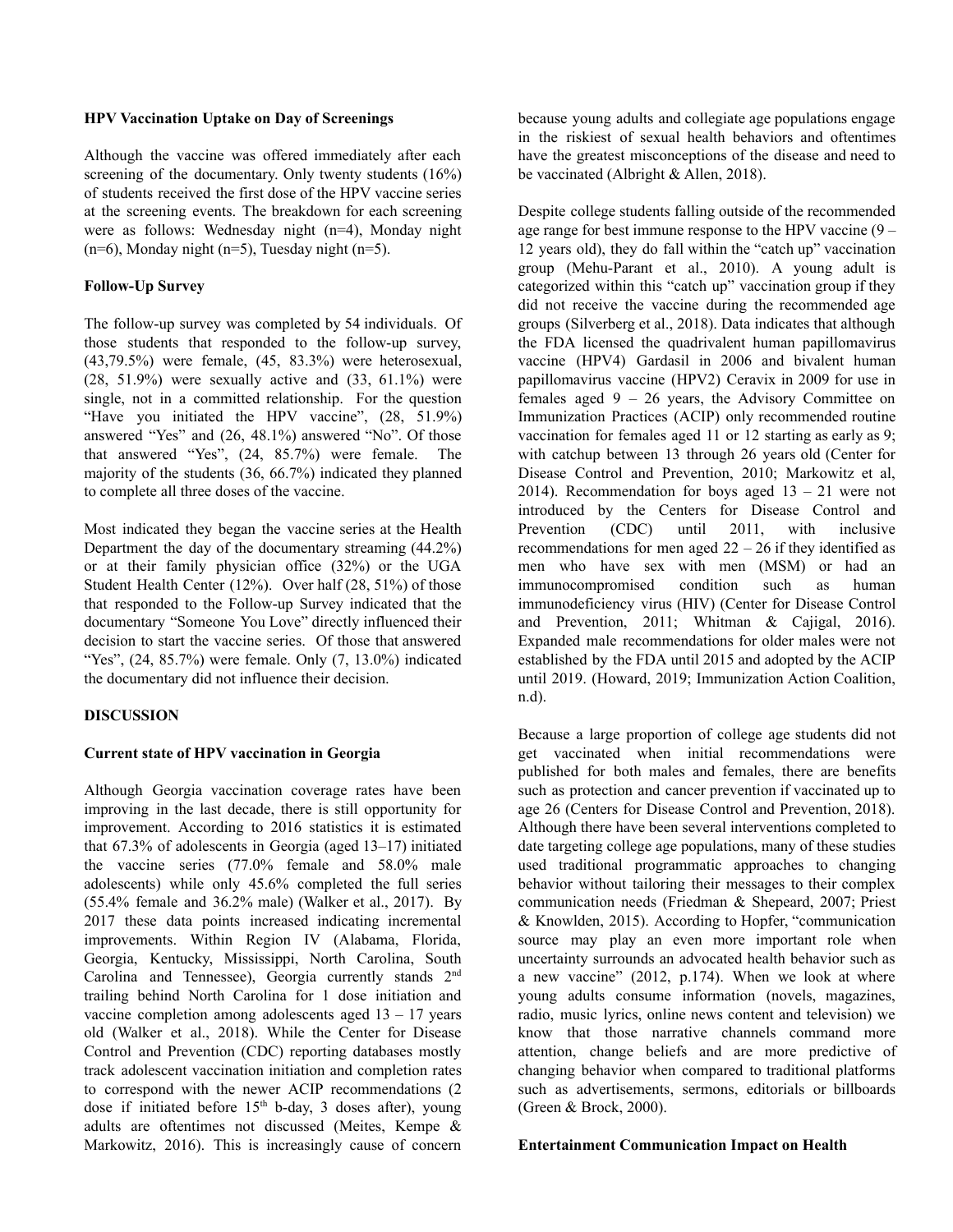Entertainment -Education or entertainment narrative has emerged as a growing field in communication with greater implications in public health. It is a strategy that embeds persuasive messages within popular media content to improve attitudes, influence awareness, increase knowledge and change behavior (Moyer- Guse, 2008). The literature has cited several benefits to using narratives in media compared to traditional communication channels or approaches. According to Hopper (2012), "the advantages of a narrative over an informational approach include more effectively reaching audiences who are less involved, resistant, have low knowledge about the health issue at hand, or who are in early stages of behavior adoption." Despite its' promise, it has more prominently been applied in areas such as HIV prevention, domestic violence, sexual assault/rape and safe sex practices (particularly condom use) (Moyer-Guse,2008; Moyer- Guse & Nabi, 2010)

Since 2014, the "Someone you Love" documentary has been adopted for public screenings in nearly 18 states throughout the United States (Lumiere, Hefti & Staurulakis, 2018). While the documentary shares light on the impact of HPV transmission and its deadly impact, no formal research study has been done to measure its overall impact on behavior change. After watching the documentary in our study, gains pre to posttest scores indicate that overall students in our study felt more at risk for HPV, were confident in their ability to seek out and receive the vaccine and they had a greater intention to start the HPV vaccination series. Despite this however, we did not achieve all of the aims sought out. We hypothesized that females, Caucasians and students who were sexually active would have an increased risk perception, self-efficacy and thus behavioral intention. While there were no statistically significant differences when exploring different variables related to behavioral intention among females, Caucasians and sexually active students, we did see statistically significant differences related to gender (female) for risk perception and race (bi-racial or /multiracial and among Asians) for self-efficacy. The results obtained for risk perception among females in our study is not surprising being that the focus of the documentary stories were 5 women. Seeing themselves as the women, and connecting to the parallels of these women through their journeys allowed for female students to identify with them and thus led to increased risk perceptions. However, because the documentary did not show any of the women being vaccinated (although it did integrate vaccination messages as a prevention strategy) it could have affected female viewers' confidence in their ability to be vaccinated and thus thwarted their overall behavioral intention. Knowledge of the vaccine is optimal, however viewing someone's success with initiating and completing the vaccination series could have had an increased impact on vaccination initiation following the viewing session.

Additionally, because the documentary highlighted the lives of 5 women diagnosed with HPV, all racially diverse (White, African American and Asian); the results seen among bi/ multi-racial and Asian participants are not surprising. While Caucasian (white) women have been one of the key priority population groups in the United States for HPV vaccination, we see that there are still key differences among minority women when compared with non -Hispanic white women for prevention strategies such as pap smear screening affecting cervical cancer incidence and mortality rates (Carrasquillo et al, 2018). In the "Someone You Love" documentary the narrative for the minority women compared to non – Hispanic women however differed from what generally occurs in everyday society. Two of the white women died from their cervical cancer diagnosis, while the remaining three women (n=3) were able to beat their diagnosis and thrive as cancer survivors. The use of these testimonials could have in fact empowered women in our study, thus contributing to the results seen.

### **Limitations and Future Recommendations**

Despite its successes, there were some limitations to the study. The first is that although the effect of education entertainment on HPV outcomes was measured, the theoretical framework used was more aligned with public health or behavior change. Additionally, because two of the constructs measured in this study came from the Health Belief Model and behavioral intention was used as a proxy for behavior change, future studies should test all constructs of the Health Belief Model (i.e. perceived benefits and perceived barriers). Currently, studies exploring the effect on persuasion and narratives typically apply the extended elaboration likelihood model (E-ELM) or the entertainment overcoming resistance model (EORM) or heuristics -systematic model (HSM) as their theoretical foundation (Moyer- Guse & Nabi, 2010; Green & Brock, 2000).

Furthermore, transportation (also referred to as immersion), is also measured in entertainment education. This is because when someone is transported, they are less likely to respond negatively to the narrative, they are less likely to counter argue a claim or storyline, they are more likely to redefine their attitudes and beliefs, warranting a convergent process towards behavior change (Green & Brock, 2000). Based upon transportation theory and research on HPV narratives, the film may have been more impactful if it (1) focused on a more diverse group or women that were closer to the viewers' ages (identification); (2) had less third-person narrative by Vanessa Williams and focused more on the first – person narratives of the women; and (3) included only stories of survivors rather than 2 stories about death from HPV/ cervical cancer. Based on Krueter et al., watching this film where one woman did "everything right" (got regular Paps, knew about HPV, went through all of the treatments)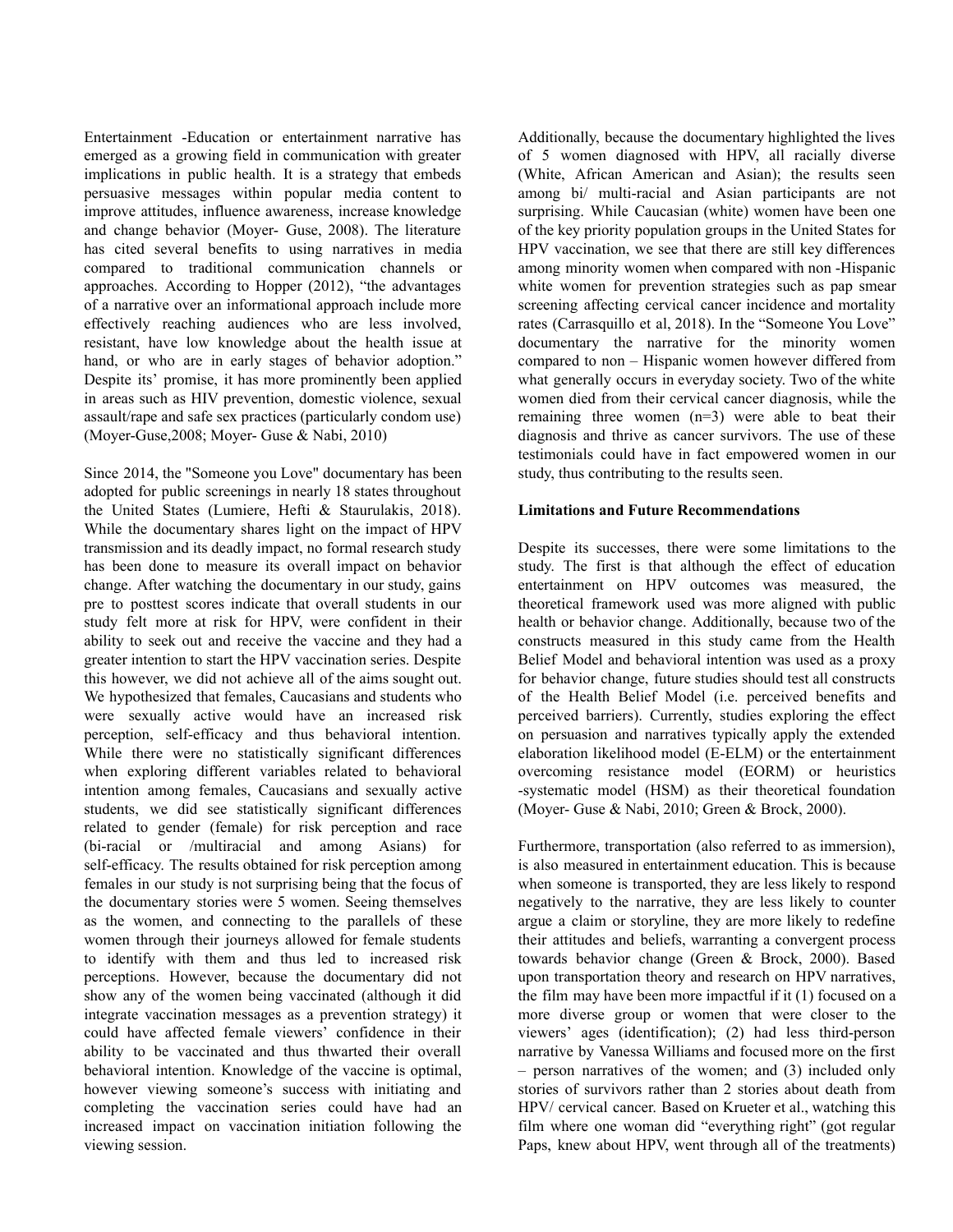and still died in the end, may lead viewers to believe less in the screening/treatment process and thus have less self-efficacy around HPV prevention (2007). Future studies should explore the addition of a persuasive model on communication effects as well as measure transportation and immersion.

The study used a pretest/posttest design with all participants exposed to the stimulus and no random assignment. The study also used a convenience sample, which means that the results cannot be generalizable to population groups outside of our sampling parameters. Future studies should explore testing the documentary using an experimental design with a true control or comparison group. This provides more validity concerning the documentary's effectiveness when compared to current educational strategies to inform collegiate students on the need to initiate and complete the HPV vaccine.

There was very high attrition from pretest to post-test (17%) and post-test to the follow-up survey. Upon enrolling in the study, the researchers limited the numbers of seating based upon the capacity of the screening rooms to avoid being at over capacity. However since the screening events were scheduled during the same times at many afternoon course labs, extracurricular events and club meetings, many students did not show up accounting for the high attrition rates seen after completing the pre assessment survey. Despite this however, because each participant had a specific Participant ID number, any pre-test that did not have an accompanying posttest was not included in the data analysis. Future studies should explore varying times in the semester to offer screening events to reduce any potential conflicts. Additionally, not all participants did not complete the follow up survey despite being incentivized with a \$5 gift card. This may have been due to a few reasons (1) the timing of the email to complete the follow up study coinciding with the end of the semester and increased workloads on students (2) the students not seeing the \$5 as enough of an incentive to warrant completing the survey. Therefore, future studies should consider having additional funds to collect that information, or alternate strategies to get a more accurate account of the number of students who have initiated the HPV vaccine following the documentary screening.

While qualitative data was collected from research study participants, the depth of information that could have been captured was limited to an open-ended response area on a survey. To truly measure immediate reactions, the effectiveness of the narrative and storyline focus groups should be facilitated with the target population with segmentation based upon race and gender. To explore what future education – entertainment mediums should consider when tailoring or targeting their communication messages, qualitative studies should also be conducted with priority

subgroups or disparity groups such as sexual minorities (LGBTQ+) and males.

Lastly, while this study measured immediate uptake of the HPV vaccine following the documentary screening and used the behavioral intention measure from the Theory of Planned Behavior (TPB) as a proxy to behavior change, it did not predict long term vaccination completion rates among the college age population. Future studies should track college students from initiation to vaccine series completion to adequately measure intervention success.

### **CONCLUSIONS**

With more young adults streaming television on services like Netflix and watching documentary series, public health should explore using persuasive messaging in media as a tailoring strategy to improve health outcomes and motivate behavior change. Apart from providing information, educational entertainment can also reduce stigma, and promote healthy behaviors. As mentioned in our discussion, we did not achieve the research aims associated with this study. While we hypothesized that females, Caucasian students (all genders) and those who were sexually active will have an increased risk perception for the HPV virus, increased self –efficacy, and increased behavioral intention to receive the HPV vaccine; our results indicated otherwise. In fact, we only obtained statistically significant results for females as it related to risk perception for contracting the HPV virus. Therefore, future research is needed to (a) develop a documentary that highlights the HPV narratives of all persons (diverse population groups) and (c) integrate messages that not only show the health impacts of contracting the HPV virus, but how to enact the necessary steps to prevent and treat (if caught early enough) for that diverse population group. We believe that because the documentary did not include this information on how to go about preventing being diagnosed with HPV related health outcomes (such as genital warts or cancer), it directly impacted viewer's confidence and thus intention to change their behavior. Therefore, apart from the storyline or narration, future education entertainment strategies focused on improving HPV vaccination outcomes, should also consider the quality of the production, the characters used, the extent to which the participant identifies or finds similarity between self and the character, and the level of persuasive messaging included throughout. Additionally, future research should also explore innovative ways (cues to action) to increase post viewing vaccination among the target population, as less than 50% of our sample actually initiated vaccination one month after watching the documentary. By making these changes, future approaches could be successful in achieving positive HPV vaccination and prevention outcomes in a tailored manner for young adults.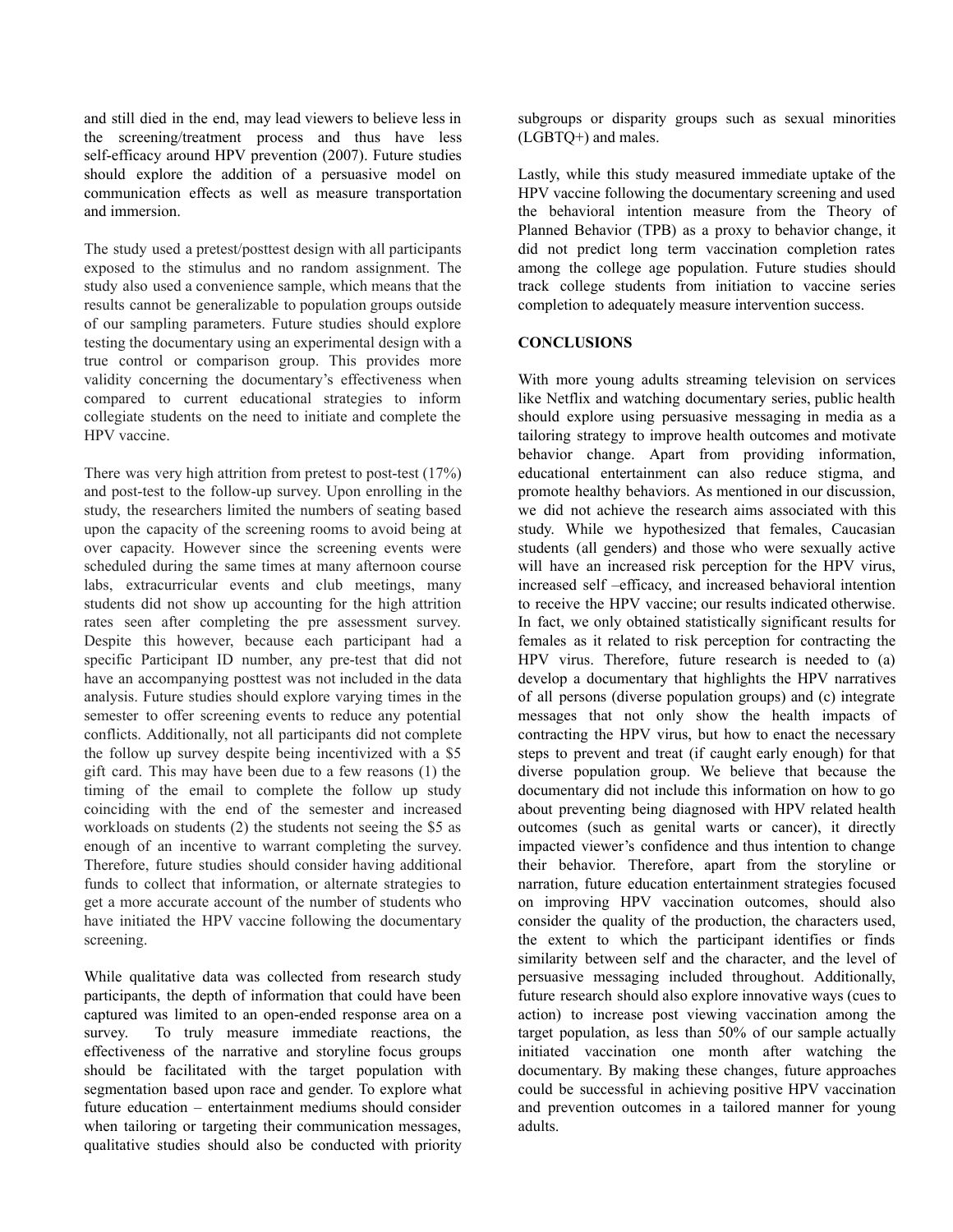#### **Acknowledgements**

Funding for this study was provided by Georgia Department of Public Health (GDPH)'s Comprehensive Cancer Control Program.

Special thanks to the Program Directors and staff of the Georgia Northeast Health District that played a pivotal role in this study's implementation and members of HPV Cancer Free GA who assisted in providing direction and support of this project.

#### **References**

- Albright, A. E., & Allen, R. S. (2018). HPV Misconceptions Among College Students: The Role of Health Literacy. *Journal of Community Health*, *43*(6), 1192-1200.
- Bahrami, Z & Zarani, F. (2015). Application of the Information-Motivation and Behavioral Skills (IMB) model in Risky Sexual Behaviors amongst Male Students. Journal of Infection and Public Health 8(2), 207-213.
- Blake, KD, Ottenbacher, AJ, Rutten, LJF, Grady, MA, Kobrin, SC, Jacobson, RM, & Hesse, BW. (2015). Predictors of Human Papillomavirus Awareness and Knowledge in 2013: Gaps and Opportunities for Targeted Communication Strategies. American Journal of Preventive Medicine 48(4), 402-410.
- Carrasquillo, O., Seay, J., Amofah, A., Pierre, L., Alonzo, Y., McCann, S., ... & Kobetz, E. (2018). HPV self-sampling for cervical cancer screening among ethnic minority women in South Florida: a randomized trial. *Journal of general internal medicine*, *33*(7), 1077-1083.

<https://doi.org/10.1007/s11606-018-4404-z>

- Centers for Disease Control and Prevention. (2010). FDA licensure of bivalent human papillomavirus vaccine (HPV2, Cervarix) for use in females and updated HPV vaccination recommendations from the Advisory Committee on Immunization Practices (ACIP). MMWR *Morbidity and Mortality Weekly Report*,  $59(20)$ ,  $626 - 629$ .
- Centers for Disease Control and Prevention (2011). Recommendations on the use of quadrivalent human papillomavirus vaccine in males--Advisory Committee on Immunization Practices (ACIP), 2011. *MMWR. Morbidity and mortality weekly report*, *60*(50), 1705-1708.Retrieved from <https://www.cdc.gov/mmwr/preview/mmwrhtml/mm6050a3.htm>
- Centers for Disease Control and Prevention (2018a). United States Cancer Statistics Data Brief. Retrieved from [https://www.cdc.gov/cancer/hpv/pdf/USCS-DataBrief-No4-Aug](https://www.cdc.gov/cancer/hpv/pdf/USCS-DataBrief-No4-August2018-508.pdf) [ust2018-508.pdf](https://www.cdc.gov/cancer/hpv/pdf/USCS-DataBrief-No4-August2018-508.pdf)
- Centers for Disease Control and Prevention (2018). HPV Vaccines: Vaccinating your Preteen or Teen. Retrieved from <https://www.cdc.gov/hpv/parents/vaccine.html>
- Centers for Disease Control and Prevention. (2017a.). Genital HPV Infection Fact Sheet. Retrieved October 3, 2013 <http://www.cdc.gov/std/HPV/STDFact-HPV.htm#a4>
- Centers for Disease Control and Prevention. (2017b.). HPV Vaccine Information for Young Women. Retrieved from [https://www.cdc.gov/std/hpv/stdfact-hpv-vaccine-young-women](https://www.cdc.gov/std/hpv/stdfact-hpv-vaccine-young-women.htm) [.htm](https://www.cdc.gov/std/hpv/stdfact-hpv-vaccine-young-women.htm)
- Chavturvedi, AK, Graubard, BI, Broutian, T, Pickard, RKL, Tong, Z, Xiao, W, Kahle, L, & Gillison, ML. (2017). Effect of Prophylactic Human Papillomavirus (HPV) Vaccination on Oral HPV Infections Among Young Adults in the United States. *Journal of Clinical Oncology,* 36(3), 262-267.
- Darville, G., Anderson–Lewis, C., Stellefson, M., Lee, Y. H., MacInnes, J., Pigg Jr, R. M., ... & Thomas, S. (2018). Customization of avatars in an HPV digital gaming intervention for college-age males: An experimental study. *Simulation & Gaming*, *49*(5), 515-537.
- Division of STD Prevention. (2015, November). *Sexually transmitted disease surveillance report 2014*. Retrieved from <http://www.cdc.gov/std/stats14/surv-2014-print.pdf>
- Fisher, JD & Fisher, WA. (1992). Changing AIDS-risk Behavior. *Psychological Bulletin*, 111(3): 455-474.
- Frank, LB., Murphy, ST, Chatterjee, JS, Moran, MB, & Baezconde-Garbanati, L. (2015). Telling Stories, Saving Lives: Creating Narrative Health Messages. *Health Communication,* 30:2, 154-163.
- Friedman, A.L., & Shepeard, H. (2007). Exploring the Knowledge, Attitudes, Beliefs and Communication Preferences of the General Public Regarding HPV: Findings from CDC Focus Group Research and Implications for Practice*. Health Education & Behavior*, 34 (3), 471- 485.
- Gerend, MA & Magloire, ZF. (2008). Awareness, Knowledge, and Beliefs about Human Papillomavirus in a Racially Diverse Sample of Young Adults. *Journal of Adolescent Health 42*, 237-242.
- Gillis, M. J., & Jacobs, A. T. (2017). LGBTQQIAA Identities and Challenges (Chapter 4). *In Introduction to Women's and Gender Studies: An Interdisciplinary Approach* (81-86). Oxford University Press.
- Glanz, K., Rimer, B. K., & Viswanath, K. (Eds.). (2008). Health behavior and health education: Theory, research, and practice (4th ed.). San Francisco, CA, US: Jossey-Bass.
- Glaser, M., Garsoffky, B., & Schwan, S. (2012). What Do We Learn from Docutainment? Processing Hybrid Television Documentaries. *Learning and Instruction 22*, 37-46.
- Goldstone, S., Giuliano, A., Palefsky, J., & Luxembourg, A. (2018). Long-term effectiveness and immunogenicity of quadrivalent HPV vaccine in young men: 10-year end-of study analysis. *Journal of Clinical Oncology 36*(15), 1553-1553.
- Grantham, S., Ahern, L., & Connolly-Ahern, C. (2011). Merck's One Less Campaign: Using Risk Message Frames to Promote the Use of Gardasil in HPV Prevention. *Communication Research Reports 28*(4), 318-326.
- Green, M. C., & Brock, T. C. (2000). The role of transportation in the persuasiveness of public narratives. *Journal of personality and social psychology*, *79*(5), 701.
- Hopfer, S., & Clippard, J. R. (2011). College women's HPV vaccine decision narratives. *Qualitative Health Research*, *21*(2), 262-277.
- Howard, J. (2019, June 26). *CDC Panel recommends HPV vaccine for men through age 26 and for some older adults.* Retrieved fro[mhttps://www.cnn.com/2019/06/26/health/hpv-vaccine-age-r](https://www.cnn.com/2019/06/26/health/hpv-vaccine-age-recommendations-acip-bn/index.html) [ecommendations-acip-bn/index.html](https://www.cnn.com/2019/06/26/health/hpv-vaccine-age-recommendations-acip-bn/index.html)
- Immunize Action Coalition (n.d). *Vaccine Timeline Historic Dates and Events Related to Vaccines and Immunization.* Retrieved from <https://www.immunize.org/timeline/>
- Katz, M. L., Kam, J. A., Krieger, J. L., & Roberto, A. J. (2012). Predicting human papillomavirus vaccine intentions of college-aged males: An examination of parents' and son's perceptions. *Journal of American College Health*, *60*(6), 449-459.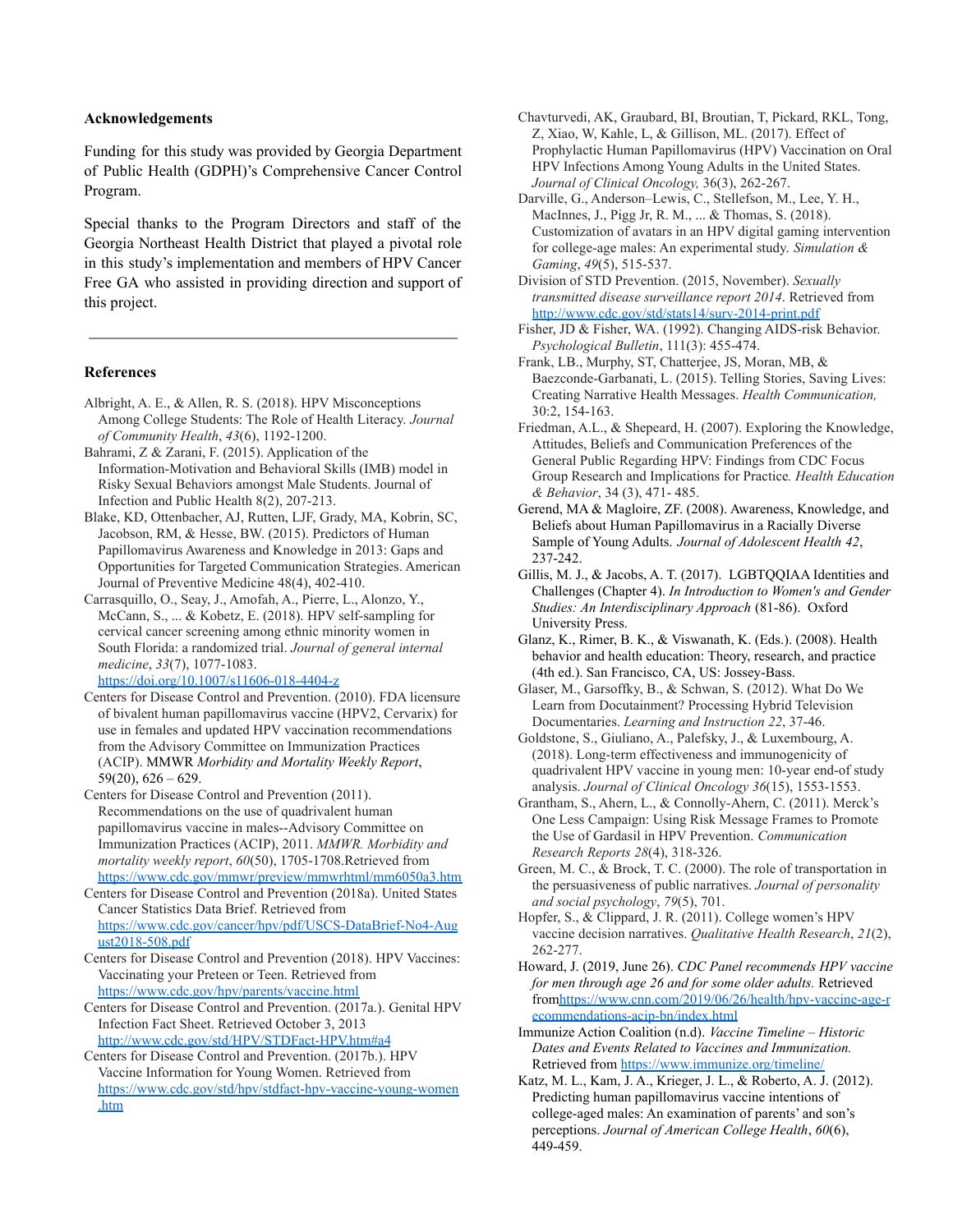Kim, J., & Nan, X. (2019). Temporal framing effects differ for narrative versus non-narrative messages: The case of promoting HPV vaccination. *Communication research*, *46*(3), 401-417.

Krakow, M., Yale, R. N., Perez Torres, D., Christy, K., & Jensen, J. D. (2017, July 27). Death Narratives and Cervical Cancer: Impact of Character Death on Narrative Processing and HPV Vaccination. *Health Psychology, 36*(12), 1173.

Kreuter M.W., Green, M.C., Cappella, J.N., Slater, M.D., Wise, M.E., Storey, D., Clark, E.M., O'Keefe, D.J., Erwin, D.O., Holmes, K., Hinyard, L.J., Houston, T., & Woolley, S. (2007). Narrative Communication in Cancer Prevention and Control: A Framework to Guide Research and Application. *Annals of Behavioral Medicine 33*(3), 221-235.

Kreuter, M.W., Holmes, K., Alcaraz, K., Kalesan, B., Rath, S., Richert, M., McQueen, A., Caito, N., Robinson, L., and Clark, E.M. (2010). Comparing Narrative and Informational Videos to Increase Mammography in Low-Income African American Women. *Patient Education and Counseling 81S*, S6-S14.

Lemal, M. & Van den Bulck, J. (2010). Testing the Effectiveness of a Skin Cancer Narrative in Promoting Positive Behavior: A Pilot Study. *Preventive Medicine 51*, 178-181.

Lumiere, F, Hefti, M. & Staurulakis, C. (2018). *Someone you Love: The HPV Epidemic.* Retrieved from <https://www.hpvepidemic.com/>

Markowitz, L. E., Dunne, E. F., Saraiya, M., Chesson, H. W., Curtis, C. R., Gee, J., ... & Unger, E. R. (2014). Human papillomavirus vaccination: recommendations of the Advisory Committee on Immunization Practices (ACIP). *MMWR Morbidity and Mortality Weekly Report, 63*(5), 1-30. Retrieved from

<https://www.cdc.gov/mmwr/preview/mmwrhtml/rr5602a1.htm>

Mehu-Parant, F., Rouzier, R., Soulat, J. M., & Parant, O. (2010). Eligibility and willingness of first-year students entering university to participate in a HPV vaccination catch-up program. *European Journal of Obstetrics & Gynecology and Reproductive Biology*, *148*(2), 186-190.

Meites, E., Kempe, A., Markowitz, L. (2016). Use of a 2-Dose Schedule for Human Papillomavirus Vaccination — Updated Recommendations of the Advisory Committee on Immunization Practices. *MMWR Morbidity and Mortality Weekly Report, 65*(49), 1405-1408.

Moyer-Gusé, E. (2008). Toward a theory of entertainment persuasion: Explaining the persuasive effects of entertainment-education messages. *Communication Theory*, *18*(3), 407-425

Moyer-Gusé, E., & Nabi, R. L. (2010). Explaining the effects of narrative in an entertainment television program: Overcoming resistance to persuasion. *Human Communication Research*, *36*(1), 26-52.

Nan, X. (2012). Communicating to Young Adults about HPV Vaccination: Consideration of Message Framing, Motivation, and Gender. *Health Communication 27*, 10-18.

Nan, X., Dahlstrom, M.F., Richards, A., & Rangarajan, S. (2015). Influence of Evidence Type and Narrative Type on HPV Risk Perception and Intention to Obtain the HPV Vaccine *Health Communication, 30*(3), 301-308.

Nan, X., Futerfas, M., & Ma, Z. (2017). Role of narrative perspective and modality in the persuasiveness of public service advertisements promoting HPV vaccination. *Health Communication*, *32*(3), 320-328.

National Cancer Institute. (2018). *Cancer Stat Facts: Cervical Cancer*. Retrieved from [https://seer.cancer.gov/statfacts/html/cervix.htmlP](https://seer.cancer.gov/statfacts/html/cervix.html)atel, D.A., Zochowski, M., Peterman, S

Dempsey, A.F., Ernst, S., & Dalton, V.K. (2012). Human Papillomavirus Vaccine Intent and Uptake among Female College Students. *Journal of American College Health* 60(2), 151-161.

Priest, H., & Knowlden, A.P., (2015). Systematic Review of Primary Prevention Human Papillomavirus Interventions Targeting College Students. *International Journal of Sexual Health, 27,* 125-144.

Ragan, K.R., Bednarczyk, R.A., Butler, S.M., & Omer, S.B. (2018). Missed opportunities for catch-up human papillomavirus vaccination among university undergraduates: Identifying health decision-making behaviors and uptake barriers. *Vaccine 36*(2), 331-341.

Rahman, M., McGrath, C.J., Hirth, J.M., & Berenson, A.B. (2016). Age at HPV Vaccine Initiation and Completion among US Adolescent Girls: Trend from 2008 to 2012. *Vaccine 33*(5), 585-587.

Reagan-Steiner, S., Yankey, D., & Jeyarajah, J. (2016). National, regional, state, and selected local area vaccination coverage among adolescents aged 13–17 years – United States, 2015. *MMWR Morbidity and Mortality Weekly Report, 65*(33),850-858.

Sandfort, J.R. & Pleasant, A. (2009). Knowledge, Attitudes, and Informational Behaviors of College Students in Regard to the Human Papillomavirus. *Journal of American College Health 58*(2), 141-149.

Silverberg, M. J., Leyden, W. A., Lam, J. O., Gregorich, S. E., Huchko, M. J., Kulasingam, S., ... & Sawaya, G. F. (2018). Effectiveness of catch-up human papillomavirus vaccination on incident cervical neoplasia in a US health-care setting: a population-based case-control study. *The Lancet Child & Adolescent Health*, *2*(10), 707-714.

Slater, M. D., & Rouner, D. (2002). Entertainment—education and elaboration likelihood: Understanding the processing of narrative persuasion. *Communication theory*, *12*(2), 173-191.

Spinner, C., Ding, L., Bernstein, D., Brown, D.R., Franco, E.L., & Kahn, J.A. (2018). 9-Valent and 4-Valent HPV Vaccine Effectiveness and Herd Protection among Young Women, 11 Years after Vaccine Introduction. *Journal of Adolescent Health 62* (2), S85 - S86.

SuperSaaS, B. V. (2018). SuperSaaS appointment schedule [Computer software]. Available from <https://www.supersaas.com/>

St. Lawrence, J.S. & Fortenberry, J.D. (2007). Behavioral Interventions for STDs: Theoretical Models and Intervention Methods. Pp. 23- in *Behavioral Interventions for Prevention and Control of Sexually Transmitted Diseases*, edited by SO Aral and JM Douglas Jr. New York: Springer Science + Business Media.

Thompson, E.K., Vamos, C.A., Vazques-Otero, C., Logan, R., Griner, S., & Daley, E. Trends and predictors of HPV vaccination among U.S. College women and men. (2016). *Preventive Medicine 86*, 92-98.

U.S. Cancer Statistics Working Group. 2014. *United States Cancer Statistics: 1999–2011 Incidence and Mortality Web-based Report.* Retrieved from <http://apps.nccd.cdc.gov/uscs/>

Ward, B. W., Dahlhamer, J. M., Galinsky, A. M., & Joestl, S. S. (2014, July). Sexual orientation and health among U.S. adults: National Health Interview Survey, 2013. *National Health Statistics Report*, 77, 1-12.

Walker, T. Y., Elam-Evans, L. D., Singleton, J. A., Yankey, D., Markowitz, L. E., Fredua, B., & Stokley, S. (2017). National, regional, state and selected local area vaccination coverage among adolescents aged 13–17 years—United States, 2016.